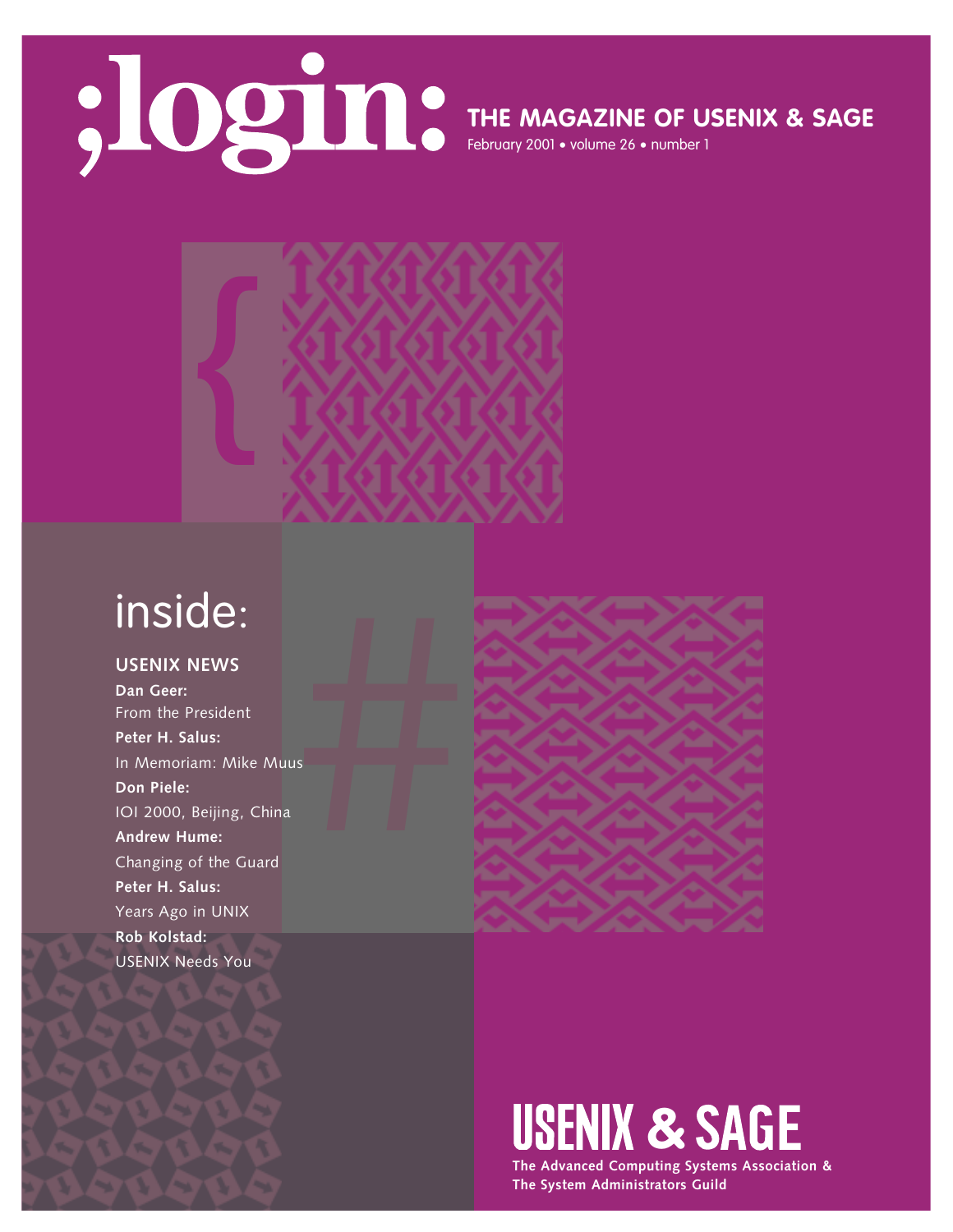# USENIX news

## **From the President**

**by Daniel Geer**

President, USENIX Board of Directors



*<geer@usenix.org>*

This is turning out to be an interesting time to be president of USENIX and it does not (yet) feel like a curse.

- Finding a new structure for realizing all that SAGE can be is a triumph even if there are bumps down the road – organizational progress is way, way too easy to let slide for another day, another time, somebody else's watch. And the trade-offs almost always involve short-term pain for long-term gain.
- Society's interest in massive, secure, distributed, accountable computer systems has never been more intense – I, of course, mean e-voting in one form or another. It is inevitable. It is scary. If we are lucky, it is people like us who will design it and who will run it.
- The shortage of people like us is not doing any of us any harm, financially speaking, but USENIX needs to get on the ball and figure out how to increase the supply, sufficiently at least that we can continue covering enough fronts to remain the undisputed leader in technical deployment of systems that actually work. The surest way to become irrelevant is to be "right" but "too small to matter."
- Everything we know about scale, and this is a USENIX specialty, is going to be put to the test as never before. When interconnectable devices are

cheap enough to be consumer disposables, our challenges will be to secure, to manage, even to understand clouds of devices that will never be visited by people like us after they roll off the assembly line, that will be managed in aggregate, not individually.

- If the much vaunted technical leapfrogging of the less developed world over the more really does become like a startup nimbly outmaneuvering some bureaucracy, USENIX itself will have the challenge we've always had, "moving information from where it is to where it isn't," in spades. Where do we belong in distance learning? Speak up, I can't hear you.
- Read Christiansen's *The Innovators' Dilemma*, Gladwell's *The Tipping Point*, and Varian & Shapiro's *Information Rules* in one sitting. And tell me if you can stay sitting after that.
- Thought leaders, and that is what USENIX members so often are or are intent on becoming, anticipate. They learn more from mistakes than from successes. They don't take "no" or even "good enough" for an answer. USENIX has to mimic that, or should I say, tap that. This means growing USENIX activists at every opportunity.
- The hardest job in any organization is not knowing what it is the organization knows, it is knowing what it is the organization doesn't know. But will need to. Tomorrow.

Come on in, the water's fine.

#### USENIX MEMBER BENEFITS

As a member of the USENIX Association, you receive the following benefits:

FREE SUBSCRIPTION TO *;login:*, the Association's magazine, published eight times a year, featuring technical articles, system administration articles, tips and techniques, practical columns on security, Tcl, Perl, Java, and operating systems, book and software reviews, summaries of sessions at USENIX conferences, and reports on various standards activities.

ACCESS TO *;login:* online from October 1997 to last month *<www.usenix.org/ publications/login/login.html>.*

ACCESS TO PAPERS from the USENIX Conferences online starting with 1993 *<www.usenix.org/publications/library/ index.html>*.

THE RIGHT TO VOTE on matters affecting the Association, its bylaws, election of its directors and officers.

OPTIONAL MEMBERSHIP in SAGE, the System Administrators Guild.

DISCOUNTS on registration fees for all USENIX conferences.

DISCOUNTS on the purchase of proceedings and CD-ROMs from USENIX conferences.

SPECIAL DISCOUNTS on a variety of products, books, software, and periodicals. See *<http://www.usenix.org/membership/specialdisc.html>* for details.

#### FOR MORE INFORMATION REGARDING MEMBERSHIP OR BENEFITS, PLEASE SEE

*http://www.usenix.org/membership/membership.html*

OR CONTACT

*<office@usenix.org*> Phone: 510 528 8649

#### FOR INFORMATION ABOUT CONFERENCES, PLEASE SEE

*<http://www.usenix.org/events/events.html*>

#### OR CONTACT

*<conference@usenix.org*> Phone: 510 528 8649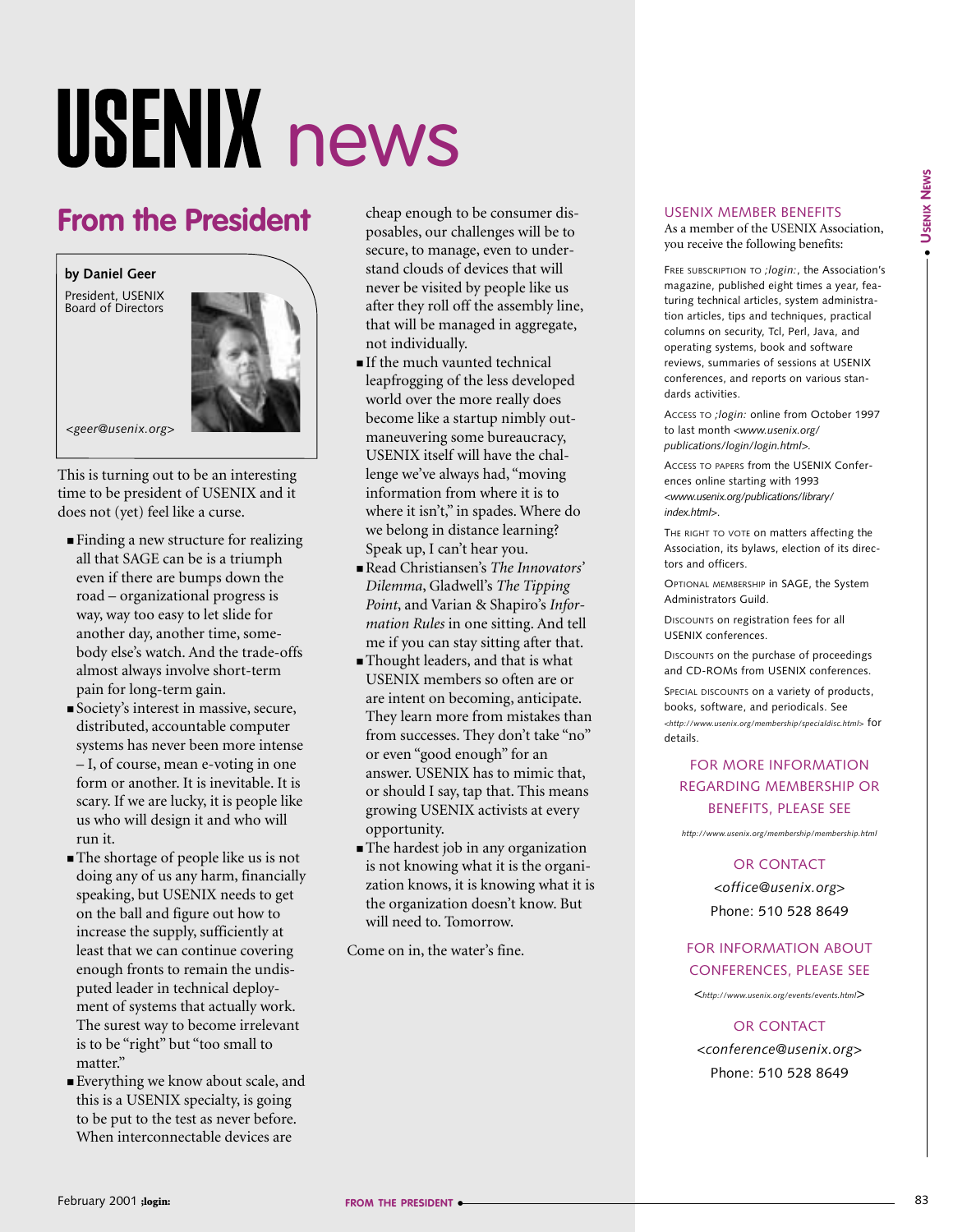## **In Memoriam: Mike Muuss**

**by Peter H. Salus**

*<peter@matrix.net>*

Mike Muuss was killed in an automobile accident just before Thanksgiving.

Among other things, Mike was the author of "ping."

An early user of both UNIX and TCP, Mike graduated from Johns Hopkins University in 1979 and went to work for the Ballistics Research Lab.

While at Johns Hopkins, Mike was one of the students to run DEC's Resource Sharing Timesharing System under UNIX – in late 1975. In September 1979, Mike implemented the prototype BRLNET high-speed local network (he had designed it earlier that year under a U.S. Army contract). It was a 16Mbps LAN, but it required homogeneity. In early 1980, Mike extended the protocols to deal with heterogeneity and led a team to port the University of Illinois NCP capability to PDP-11 UNIX. (The team installed an 11/34.)

Mike also obtained a copy of SEARCH, a multi-user war game, and modified it for use on the PDP-11/70 at BRL.

In late 1981, Mike began implementing the experimental TCP/IP suite for JHU/BRL UNIX on the PDP-11, rather than extending BRLNET. Perhaps more important, Mike began an electronic [!] publication called *TCP/IP Digest*, with a circulation of over 700 subscribers on USENET and ARPANET. Most of this work was incorporated into MILNET standards 1777 and 1778.

Nearly every current TCP/IP implementation includes protocol software developed by Mike Muuss at BRL or directly derived from it.

Mike's TCP/IP protocols went to both BBN and to Berkeley.

While I was working on *Quarter-Century of UNIX*, Mike was a continual source of anecdotes. On one occasion, he told me about and then took me to the BRL to see parts of ENIAC on display.

Mike was a fixture at USENIX meetings for two decades. I'll miss him in Boston next June.

[The following is the newspaper account of the accident.]

**I-95 ACCIDENT CLAIMS LIFE**  Churchville, Md – (*AP*)

A double accident Monday night on Interstate 95 in Harford County killed a Havre de Grace man. State police say 42 year-old Michael Muuss died when his car hit a vehicle left partially in the road after the first crash. Muuss' car then spun into the path of a tractor-trailer, which pushed him into a vehicle stopped on the right shoulder to help victims of the earlier crash. The truck driver was taken to Harford Memorial Hospital. The accidents occurred about 9:30 pm on the northbound side of the highway in Churchville. The first involved two cars and a tractor-trailer. A driver in that crash was treated at Harford Memorial and released. Police say it's not clear why either accident occurred. No one has been charged, but the investigation is continuing. Traffic was able to get by for most of the night, but it took until 2 am before all lanes were opened.

#### [Editorial note:

A memorial scholarship at Mike's alma mater, Johns Hopkins University, for a student in the field of computer science has been proposed.

Some significant sums of money have come in, but the arrangements have not been finalized. The best contact for specific information is, in all probability, Joseph C. Pistritto, at <*jcp@jcphome.com*>. ]

#### USENIX BOARD OF DIRECTORS

Communicate directly with the USENIX Board of Directors by writing to: *<board@usenix.org>*.

#### PRESIDENT:

Daniel Geer *<geer@usenix.org>*

VICE PRESIDENT: Andrew Hume *<andrew@usenix.org>*

SECRETARY:

Michael B. Jones *<mike@usenix.org>*

#### TREASURER:

Peter Honeyman *<honey@usenix.org>*

#### DIRECTORS:

John Gilmore *<john@usenix.org>* Jon "maddog" Hall *<maddog@usenix.org>* Marshall Kirk McKusick *<kirk@usenix.org>* Avi Rubin *<avi@usenix.org>*

EXECUTIVE DIRECTOR:

Ellie Young *<ellie@usenix.org>*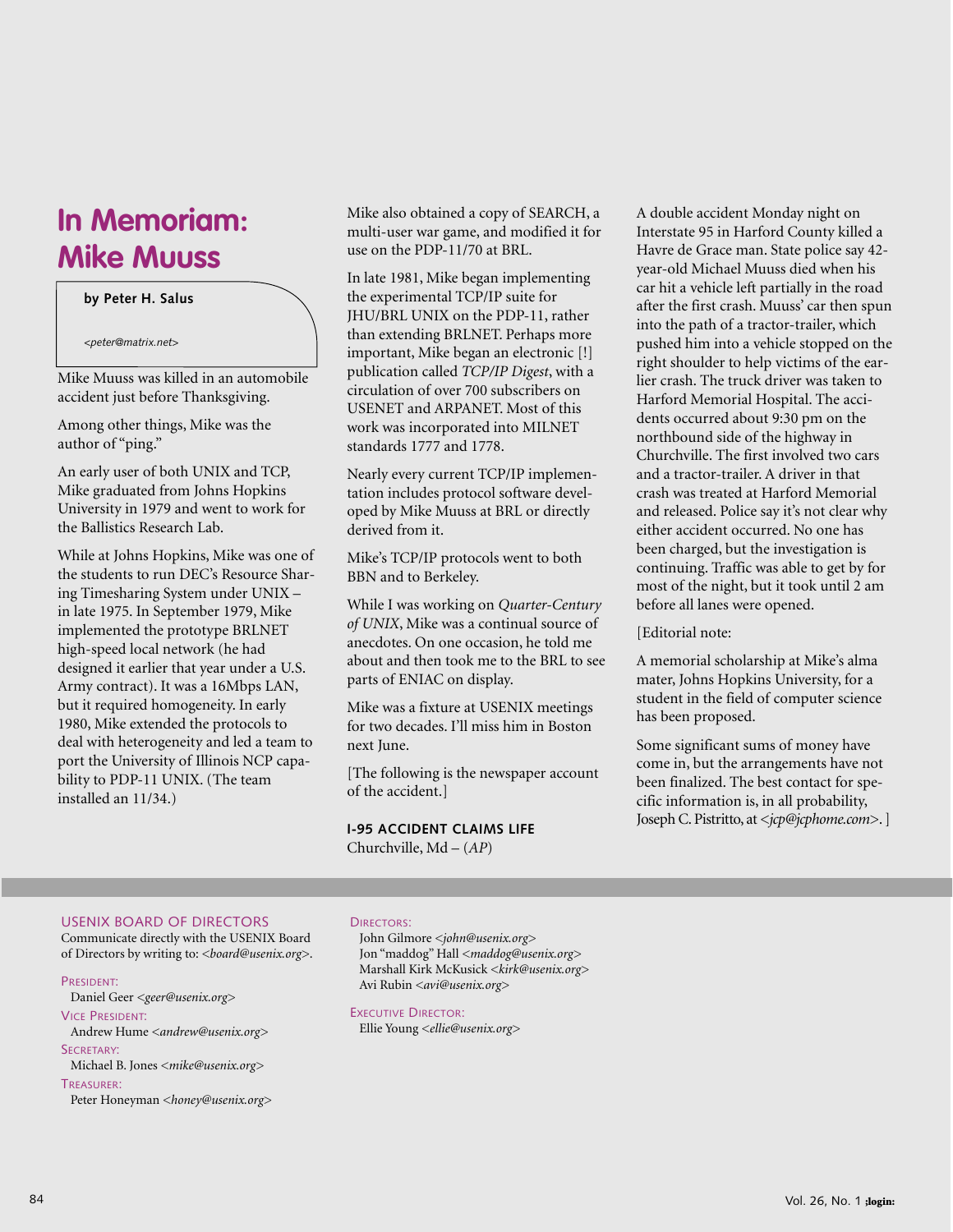## **IOI 2000 Beijing, China**

#### **by Don Piele** USACO Director *<piele@cs.uwp.edu>*

I remember as a young boy sitting in a sandbox being told, "If you dig long and deep enough you can dig a hole to China." I finally did make it to Beijing by plane on the occasion of the 12th International Olympiad in Informatics, the first IOI to be held on the continent of Asia. The week-long event, September 23–30, 2000, was packed with excursions, entertainment, competitions, friendship, awards, and, of course, abundant Chinese food.

Our delegation arrived in Beijing from all parts of the United States. Team leader Rob Kolstad from Colorado Springs, Hal Burch from Pittsburgh, Greg Galperin from Boston, and myself from Wisconsin. Team members Percy Liang and John Danaher interrupted their freshman year at MIT for the trip. Gregory Price from Thomas Jefferson HS of Science and Technology in Alexandria, Virginia, and Reid Barton from Arlington, Massachusetts, rounded out the USA team of four.

On the second evening, the delegation leaders met to choose the problems for the first competition day. The problems were presented by the Scientific Committee and accepted unanimously on the first vote. This happens so infrequently that the General Assembly gave the Scientific Committee a round of applause. It is not easy to get approval on the first try from all countries.

Early the next morning, the contestants began the first of two five-hour competitions. Using an automated system, the work of grading the contestants' programs was dramatically reduced. Differences in program performance were detected by running a series of test cases against each program and checking for speed and accuracy. After all the programs were tested, the results were made available to each contestant, along with the test cases. This gave the contestants the opportunity to double-check the grading process using their own computers. Our team was pleased with the first day's results.

The second competition day was pretty much a carbon copy of the first, with the exception that the problems presented were a bit harder. All in all it appeared that the creation of the International Scientific Committee had been a good idea, since their work was very helpful to the Chinese Scientific Committee in selecting and testing out the competition problems.

The final distribution of scores in the competition also confirmed that the problems were at the proper level of difficulty for a good distribution of scores. Now the guessing game began by the delegations as they wondered if their scores were high enough to get bronze, silver, or gold medals.

Following the last day of competition, we headed out in buses to the Great Wall of China. After we had walked and climbed about as far as our tired legs could carry us, we returned to an outpost tower on the Wall for a fully catered banquet. Chairs and tables had been hand-carried onto the Wall along with all of the dishes, glasses, and food for this spectacular occasion. As we sat together eating our meal, watching the sun set in the west and the lights come on illuminating the Great Wall, it was hard to believe this was really happening.

The closing ceremony began with video highlights of the week's activities, featuring scenes projected on large overhead screens within the convention hall. Official dignitaries from China occupied a special position in the first row. After a series of elaborate stage performances and speeches, it was time for the medals to be awarded. As is customary, half of

#### USENIX SUPPORTING MEMBERS

- Addison-Wesley Kit Cosper Earthlink Network Edgix Interhack Corporation Interliant Lucent Technologies Microsoft Research Motorola Australia Software Centre Nimrod AS
- O'Reilly & Associates Inc. Raytheon Company Sams Publishing Sendmail, Inc. Smart Storage, Inc. Sun Microsystems, Inc. Sybase, Inc. Syntax, Inc. Taos: The Sys Admin Company UUNET Technologies, Inc.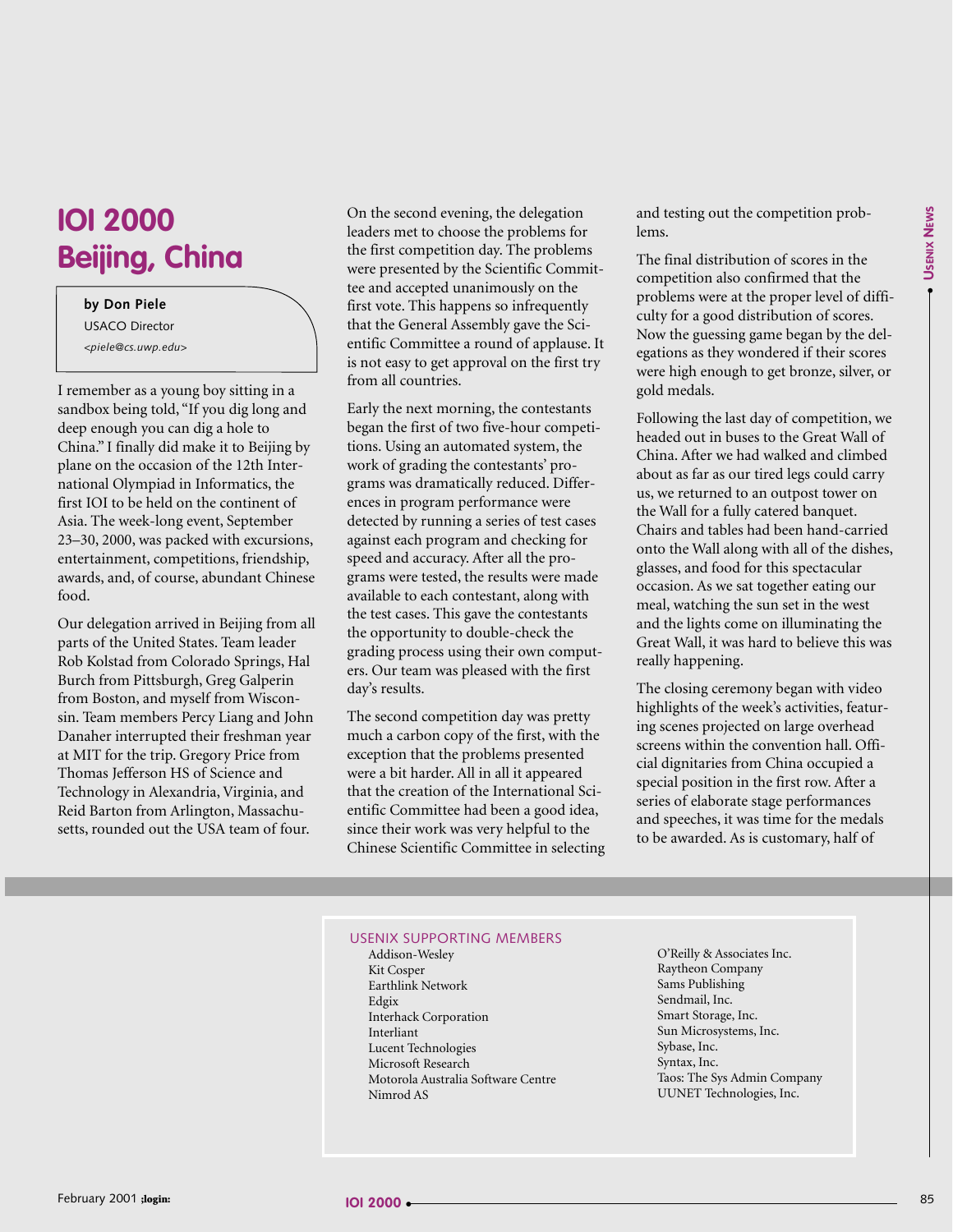the participating students were awarded medals.

Sixty-nine bronze medals were handed out individually to the winners. Gregory Price from our team received one of the 69 bronze medals handed out. Fortyseven silver medals were awarded, and two of them went to team members Percy Liang and John Danaher. The coveted gold medal was reserved for the top twenty-three participants, and Reid Barton got one of them. This was the second gold medal this year for Reid at an International Olympiad. He was awarded a gold medal at the Mathematics Olympiad held in Korea earlier in July.

Special recognition went to Jing Xu of China for being the best female contestant at the Olympiad. Only six of the 276 participants were women. A perfect score was recorded by one contestant, Mikhail Baoutine, from the Russian Federation. All three of his teammates also won gold medals, making this the first time in IOI history that one country has won four gold medals.

#### **New Environments**

Starting in 2001, the computing environment will include Linux with the GNU C/C++ and the Free Pascal compilers. This will allow for more interesting problems and really speed up the grading process. This was adopted by the General Assembly on the recommendation made by our head coach, Rob Kolstad, in a presentation to the group that culminated several years of lobbying and testing.

After such an elaborate IOI in China, our delegation agreed that we had underestimated the amount of work that it takes to put on an event of this magnitude. This is a concern, because we are hosting the IOI in 2003.

#### **Post Script**

See a myriad of digital photographs at *<http://www.zing.com>*. When you reach Zing.com, search under Albums for IOI 2000. Find a longer description of our trip, together with many photographs, at *<http://www.uwp.edu/academic/ mathematics/usaco/2000/ioi/report.htm>*

USACO is supported by a grant from USENIX.

## **Changing of the Guard**

**by Andrew Hume** Vice-President, USENIX Board of

**Directors** *<andrew@usenix.org>*

On Tuesday, November 29, 150–200 people met at Bell Labs to wish Ken Thompson a fond farewell on his retirement from Bell Labs after 34 years of service. Ken and his wife Bonnie are moving to Campbell, California. Unofficially, the occasion also marked Brian Kernighan's retirement; although the transition will not be as sharp as Ken's: Brian will be teaching full-time at Princeton.

After much eating and drinking, the crowd settled down for the inevitable speeches. Rob Pike, assisted by Dave Presotto, led the proceedings. Reminiscences from various people, a few gag gifts (animal control apparatus and a fake rock!), and a very nice gift. Rob read letters from Al Aho, and Doug McIlroy (who had just broken his arm). Apart from a stream of stories about flying (for the record, whilst flying, Ken has killed none of his students and only one deer), most centered on



*Berk Tague, Dennis Ritchie, and Brian Kernighan*

Ken's technical excellence, his breadth of work, and his very important role as mentor to a generation of researchers, including Rob Pike, Dave Presotto, Howard Trickey, Sean Dorward, and myself. It would be hard to overstate how important Ken and Brian have been to me professionally, both in their knowledge (and communicating that knowledge), and in their quiet demonstration of how to be a researcher. They will be sorely missed.



*Berk Tague, Dennis Ritchie, Rob Pike, Bruce Ellis, Ken Thompson, and Sape Mullender*



*Ken and Bonnie Thompson*